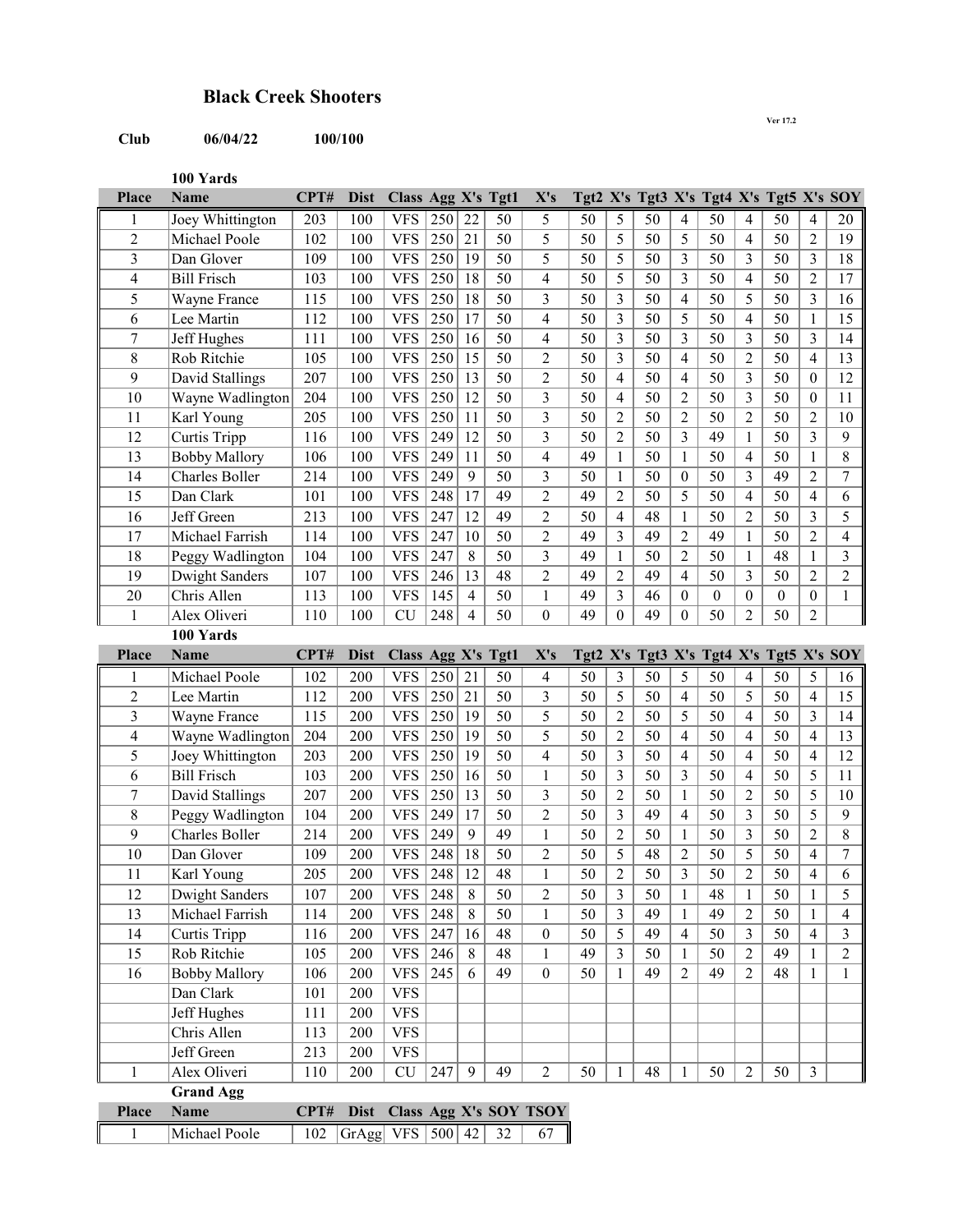| $\overline{2}$ | Joey Whittington     | 203 | GrAgg | <b>VFS</b> | 500 | 41 | 30             | 62 |
|----------------|----------------------|-----|-------|------------|-----|----|----------------|----|
| 3              | Lee Martin           | 112 | GrAgg | <b>VFS</b> | 500 | 38 | 28             | 58 |
| 4              | Wayne France         | 115 | GrAgg | <b>VFS</b> | 500 | 37 | 26             | 56 |
| 5              | <b>Bill Frisch</b>   | 103 | GrAgg | <b>VFS</b> | 500 | 34 | 24             | 52 |
| 6              | Wayne Wadlington     | 204 | GrAgg | <b>VFS</b> | 500 | 31 | 22             | 46 |
| 7              | David Stallings      | 207 | GrAgg | <b>VFS</b> | 500 | 26 | 20             | 42 |
| 8              | Dan Glover           | 109 | GrAgg | <b>VFS</b> | 498 | 37 | 18             | 43 |
| 9              | Karl Young           | 205 | GrAgg | <b>VFS</b> | 498 | 23 | 16             | 32 |
| 10             | Charles Boller       | 214 | GrAgg | <b>VFS</b> | 498 | 18 | 14             | 29 |
| 11             | Curtis Tripp         | 116 | GrAgg | <b>VFS</b> | 496 | 28 | 12             | 24 |
| 12             | Peggy Wadlington     | 104 | GrAgg | <b>VFS</b> | 496 | 25 | 10             | 22 |
| 13             | Rob Ritchie          | 105 | GrAgg | <b>VFS</b> | 496 | 23 | 8              | 23 |
| 14             | Michael Farrish      | 114 | GrAgg | <b>VFS</b> | 495 | 18 | 6              | 14 |
| 15             | Dwight Sanders       | 107 | GrAgg | VFS        | 494 | 21 | 4              | 11 |
| 16             | <b>Bobby Mallory</b> | 106 | GrAgg | <b>VFS</b> | 494 | 17 | $\overline{2}$ | 11 |
| 17             | Jeff Hughes          | 111 | GrAgg | <b>VFS</b> | 250 | 16 |                | 14 |
| 18             | Dan Clark            | 101 | GrAgg | <b>VFS</b> | 248 | 17 |                | 6  |
| 19             | Jeff Green           | 213 | GrAgg | <b>VFS</b> | 247 | 12 |                | 5  |
| 20             | Chris Allen          | 113 | GrAgg | <b>VFS</b> | 145 | 4  |                | 1  |
| 1              | Alex Oliveri         | 110 | GrAgg | <b>CU</b>  | 495 | 13 |                |    |